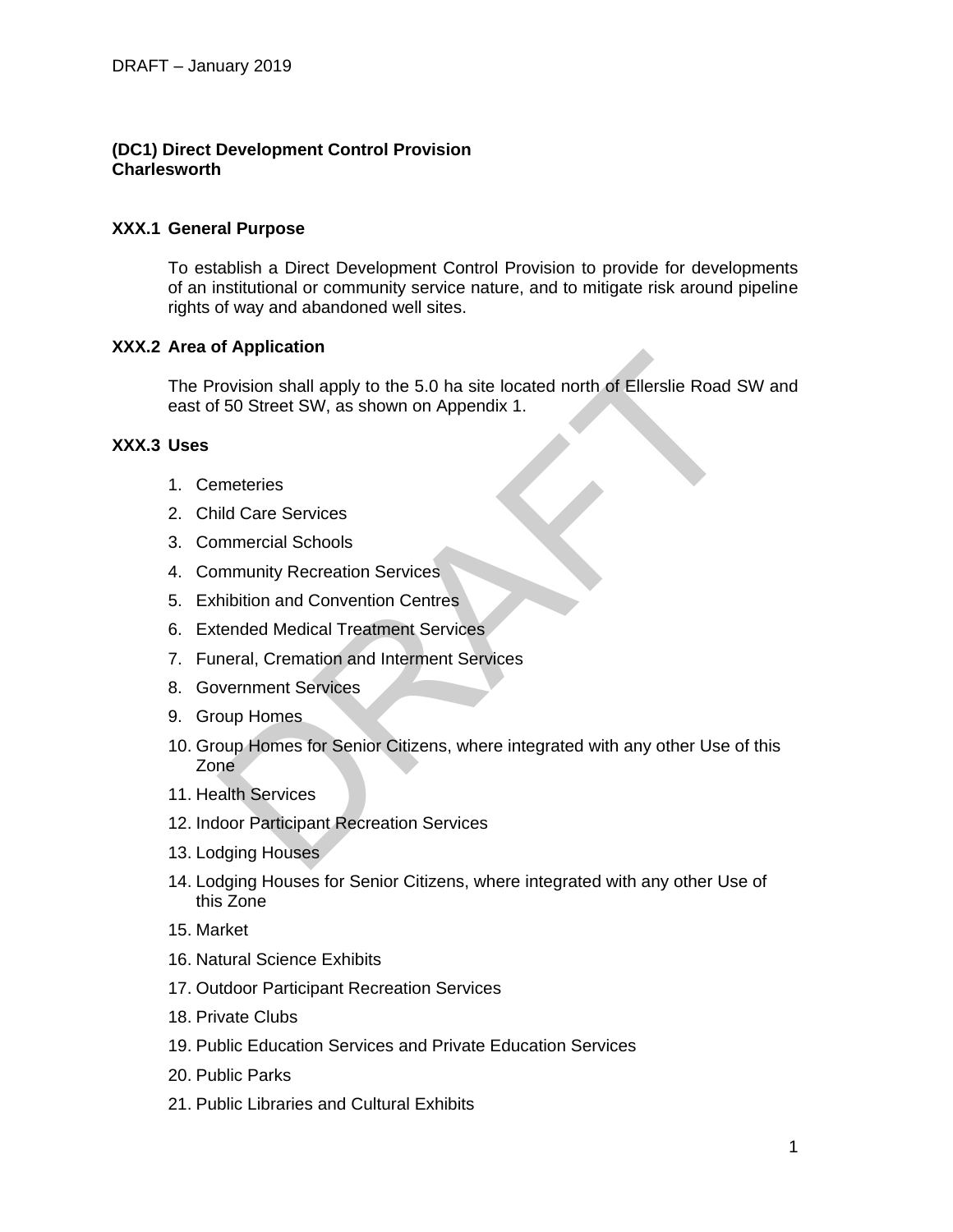- 22. Religious Assembly
- 23. Special Event
- 24. Specialty Foods Services, Restaurants, and Bars and Neighbourhood Pubs may be considered as Accessory Uses when integrated with another Use development provided they are for less than 100 occupants and 120 m2 of Public Space and that the Site location is not adjacent to or across from a Site zoned residential
- 25. Spectator Entertainment Establishments
- 26. Spectator Sports Establishments
- 27. Temporary Shelter Services
- 28. Urban Gardens
- 29. Urban Indoor Farms
- 30. Urban Outdoor Farms
- 31. Fascia On-premises Signs
- 32. Freestanding On-premises Signs
- 33. Minor Digital Off-premises Signs
- 34. Minor Digital On-premises Signs
- 35. Minor Digital On-premises Off-premises Signs
- 36. Projecting On-premises Signs
- 37. Temporary On-premises Signs

#### **XXX.4 Development Regulations**

- 1. The minimum Front Setback shall be 6.0 m.
- 2. The minimum Rear Setback shall be 7.5 m.
- 3. The minimum Side Setback shall be 4.5 m.
- 4. A minimum principal Building Setback of 21.0 m shall be required from the boundary of a pipeline right-of-way for the following sensitive uses: mporary Shelter Services<br>
mporary Shelter Services<br>
Dan Outdoor Farms<br>
Scia On-premises Signs<br>
estanding On-premises Signs<br>
nor Digital On-premises Signs<br>
nor Digital On-premises Signs<br>
piecting On-premises Signs<br>
piecting
	- a. [Child Care Services](javascript:void(0);)
	- b. Commercial Schools
	- c. Community Recreation Services
	- d. Exhibition and Convention Centres
	- e. Extended Medical Treatment Services
	- f. Funeral, Cremation and Interment Services
	- g. Government Services
	- h. Group Homes